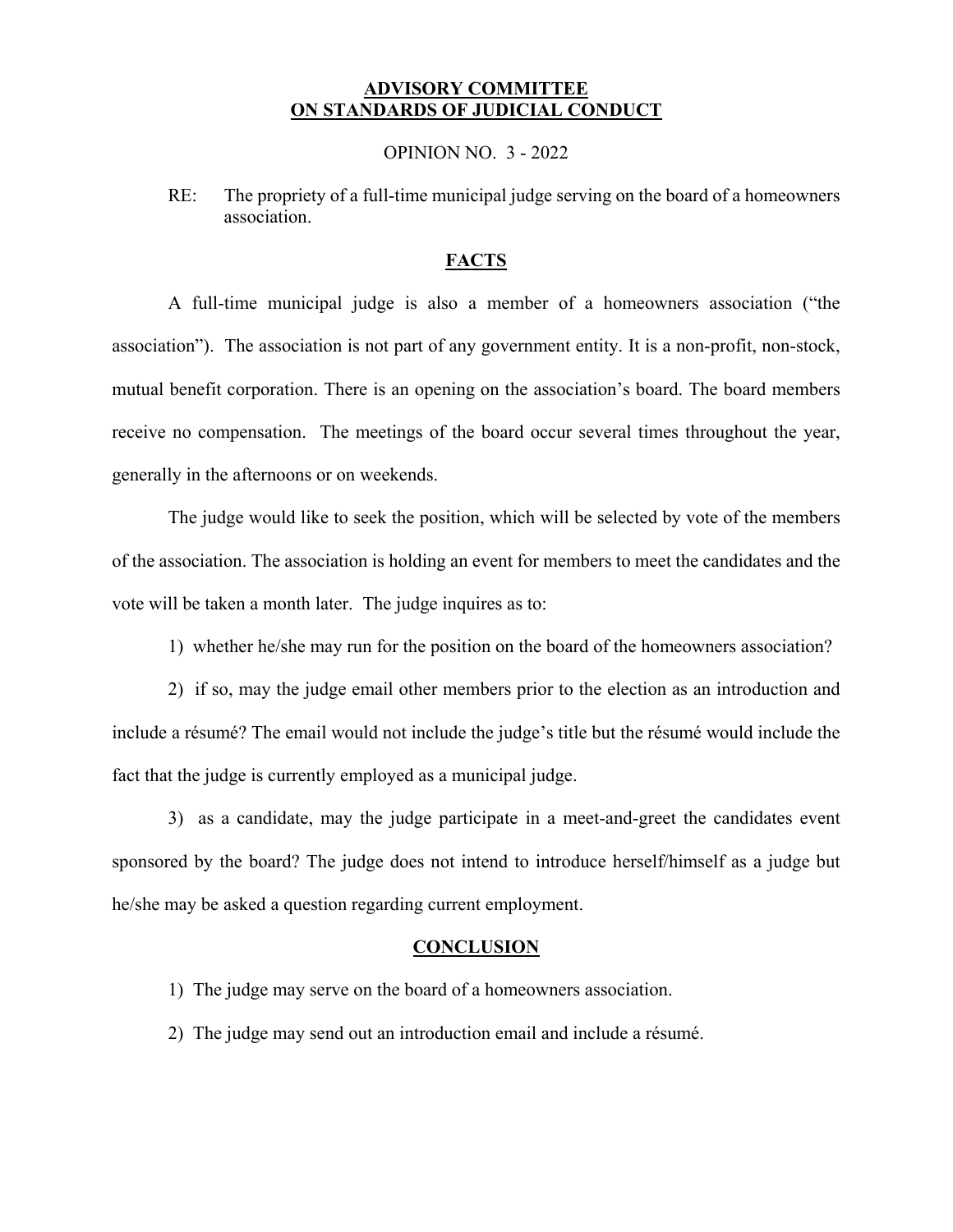3) The judge may participate in a meet-and-greet the candidates event.

## **OPINION**

In a recent opinion, Number 15-2021, we discussed the Canons and their application to the homeowners' associations, although the question presented there involved whether a judge could moderate a meet-and-greet candidates for the board rather than a judge seeking a position on the board. However, since much of that analysis is relevant here, we will repeat portions of that opinion.

In Opinion 2-1983, we found that a magistrate should not serve in any type of administrative or controlling capacity in a landowner association (but did find the judge could be a member, provided the judge adhere to other provisions of the Canons). In that situation, the landowner association's function would be to address changes caused by real estate investors' large land purchases, such as reassessment of taxes, rezoning, etc. We based our opinion on then-Canon  $5<sup>1</sup>$  which stated that a judge could serve as an officer, director, trustee, or non-legal advisor "of a civic organization which is not for the economic benefit of its members." Op. 2-1983. We further found that while a property owners association did not fit the definition of a "civic organization,"

the analogy is clear that a judge should not serve in an administrative or controlling capacity of an organization conducted for the economic benefit of its members. From the facts before us, it appears that the economic well-being of the land owners, albeit in a round-about way, is to be one of the primary purposes of the association.

Id.

 $\overline{a}$ 

<sup>&</sup>lt;sup>1</sup> Opinion 2-1983 was decided under a previous version of the Canon. The Committee has not performed an extensive analysis of all of the differences in those Canons and the ones adopted in 1995 that are in effect today. However, Canon 5 at that time addressed extra-judicial activities, which are now addressed in Canon 4.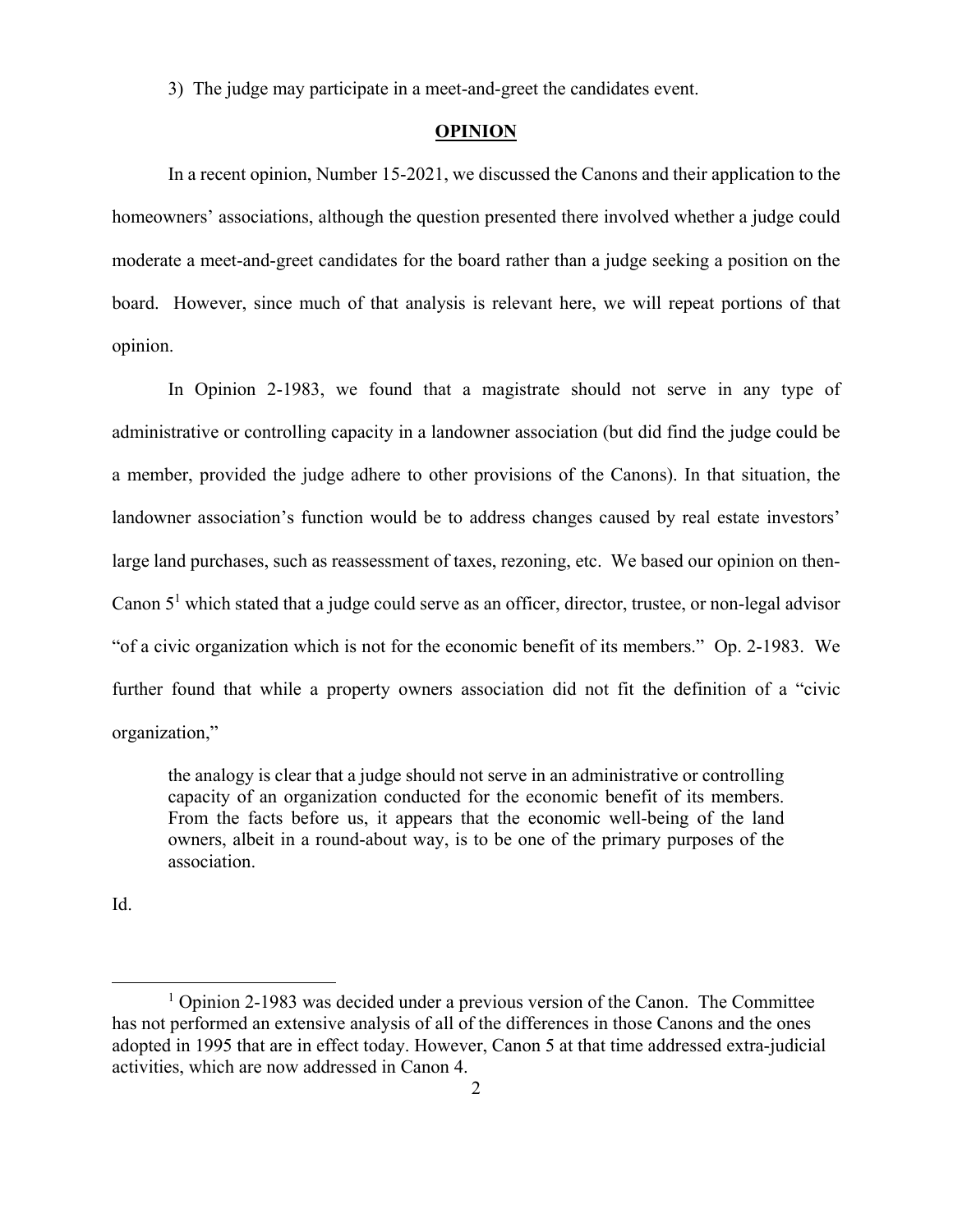However, in a later opinion, without referencing Opinion 2-1983, we found that a part-time magistrate could be a member and serve as an officer of a Board of Directors for an out-of-state homeowners association where the judge owned a vacation home. Opinion 10-2017. Our decision was based on Canon 4D(3), which states:

A judge may serve as an officer, director, manager, general partner, advisor or employee of a business entity if that service does not conflict with the judge's judicial duties, create the appearance of impropriety or otherwise violate any provision of this Code.

The 1983 opinion analyzed the issue under the Canon governing participation in a civic organization, whereas Opinion 10-2017 applied the Canon pertaining to business entities. It is unclear if a version of Canon 4D(3) that was applied in the 2017 opinion existed in 1983. The current version of Canon 4C(3), pertaining to civic organizations, is similar to the Canon quoted in the 1983 opinion, with one significant change. The current version permits a judge to serve as officer, director, trustee or non-legal advisor of a civic organization "not conducted for profit." In other words, the current version does not include the phrase **"**of a civic organization which is *not for the economic benefit of its members*" that was in the 1983 Canon. (Op. 2-1983, emphasis added). This change is important because while a homeowners association, by its nature, may provide some economic benefit to its members, these associations are generally set up as not-forprofit organizations.

We do not believe that a homeowner's association fits neatly into either the category "civic organization" or "business entity." Here, homeowner's association is structured as a nonprofit corporation, so the judge could serve as an officer, director, trustee or non-legal advisor under Canon 4C(3) if the association is considered a civic organization. If classified as a business entity, the judge may serve as officer, director, manager, general partner, advisor or employee, under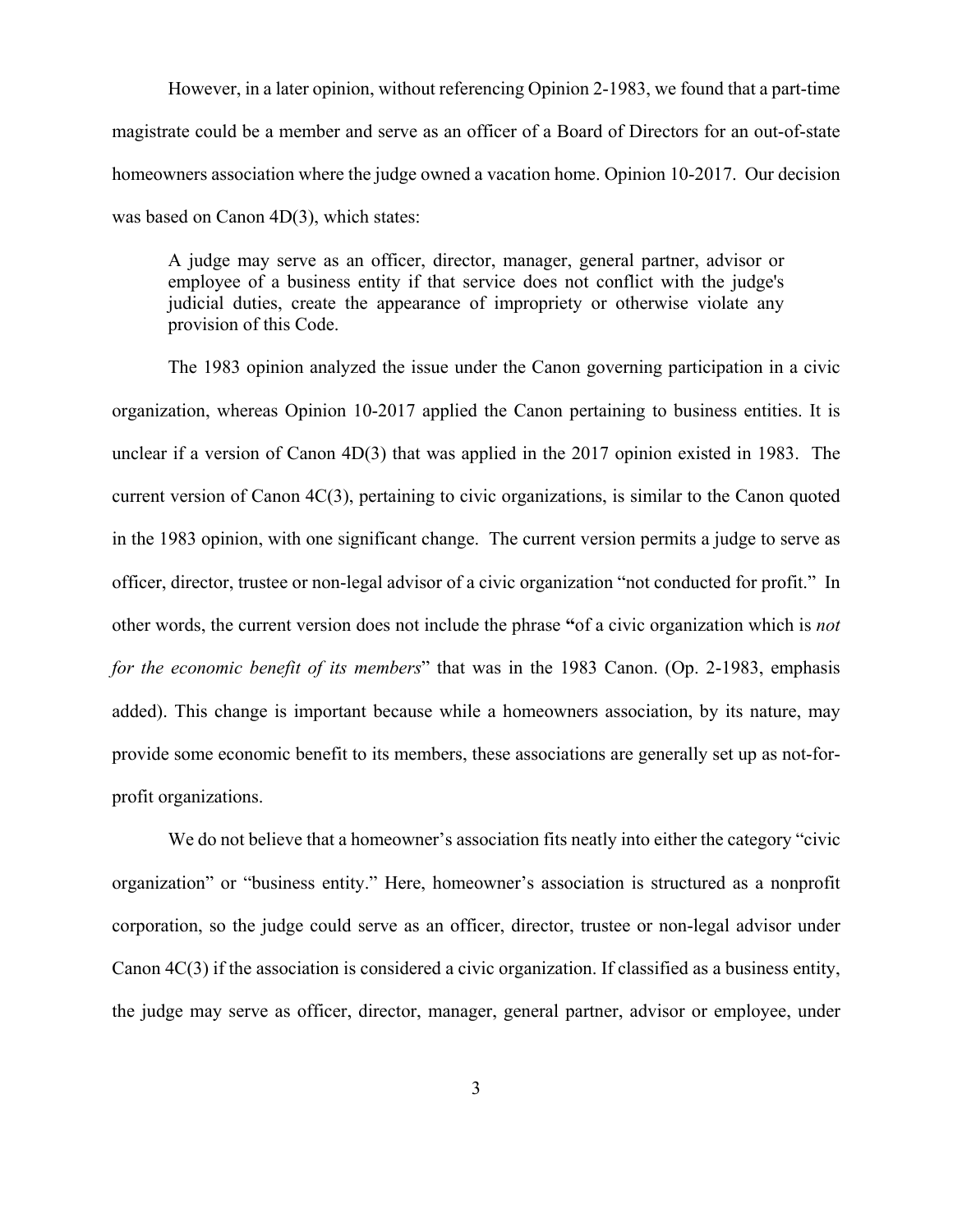Canon 4D(3)provided the other conditions of Code are met. The Commentary to Canon 4D(3) explains:

A judge may participate in a business if that participation does not conflict with the judge's judicial duties, create the appearance of impropriety or violate any other provision of this Code. For example, a judge may be prohibited from participation if the business entity frequently appears before the judge's court or the participation requires significant time away from judicial duties. Similarly, a judge must avoid participation if the judge's participation would involve misuse of the prestige of office.

The jurisdiction of the municipal court is limited to criminal, not civil, cases, S.C. Code

Ann. § 14-25-45. Thus, the association itself would not come before the judge. It is possible that

other members of the board or the association could occasionally come before the judge, but the

judge could simply recuse himself/herself if appropriate. Furthermore, it is not likely that the

judge's participation as a board member would cause significant time away from judicial duties.

Turning to whether the judge's service as board member (or participation in election events) would violate any other Canons or create the appearance of impropriety, we look to see if such service would be considered inappropriate political activity, which is governed by Canon 5.

Canon 5A(1) states that a judge shall not:

## (a) **act as a leader or hold an office in a political organization;**

(b) publicly endorse or publicly oppose another candidate for public office;

(c) make speeches on behalf of a political organization;

**(d) attend political gatherings**; or

(e) solicit funds for, pay an assessment to or make a contribution to a political organization or candidate, or purchase tickets for political party dinners or other functions.

Id. (emphasis added). We do not think a homeowners' association should be considered a political organization or that the meet-and-greet should constitute a political gathering. Therefore, there is no impediment to the judge's participation in the election process.